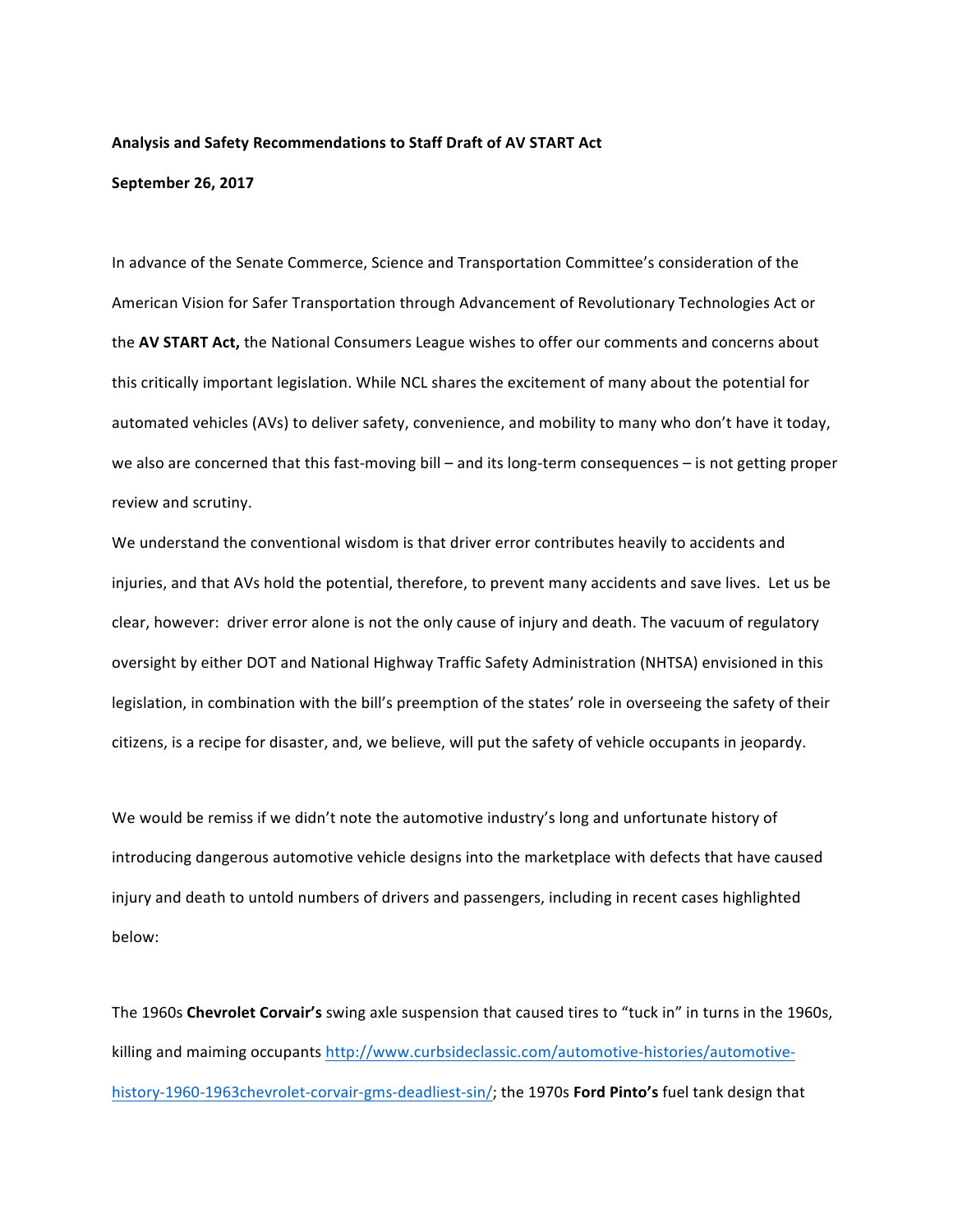exploded in rear end collisions, killing and maiming occupants

http://www.popularmechanics.com/cars/a6700/top-automotive-engineering-failures-ford-pinto-fueltanks/; the 1980s Ford Explorers outfitted with tires that de-treaded at high speeds and rolled over, killing and maiming occupants http://content.time.com/time/business/article/0,8599,128198,00.html?artId=128198?contType=article ?chn=business; SUVs and pickup trucks sold by the millions in the 1980s and 1990s with high centers of gravity, leading many **deadly rollover accidents**, killing and maiming occupants (and after consumer organizations lobbied Congress to require testing for stability, industry engineers developed Electronic Stability Control in response, which helps prevent vehicle rollover and has saved thousands of lives)https://www.autoinsurancecenter.com/the-nhtsa-finds-electronic-stability-control-saveslives.htm; vehicles designed with **huge blind zones** that offer no ability to see even dozens of children behind it, leading to untold deaths and injuries of toddlers http://abcnews.go.com/GMA/story?id=128111. (Because of consumer advocacy, NTHSA now requires rearview cameras in all vehicle models, starting in 2018;) the 2013 recall of 42 million vehicles after a series of deaths and injuries associated with defective Takata airbag inflators https://www.nytimes.com/2014/09/12/business/air-bag-flaw-long-known-led-torecalls.html?mcubz=0; faulty ignition switch designs in GM cars killing and maiming occupants, which the company acknowledged it had known about for over a decade and leading to a 2015 settlement http://fortune.com/2015/08/24/feinberg-gm-faulty-ignition-switch/.

This link to the NHTSA database below details recalls caused by faulty designs for just one month of 2017: https://www-odi.nhtsa.dot.gov/downloads/monthlyReports/rcl/RCLMTY-072017-1234.pdf Given this history, it is imperative that oversight and regulation of the rollout of the automotive industry's Autonomous Vehicles not be whittled away, that NHTSA oversight continues, and that industry remains fully accountable for defective and dangerous designs. Removing the authority of state and federal regulators to oversee this process is unwise. Yet the AV START Act, now speeding through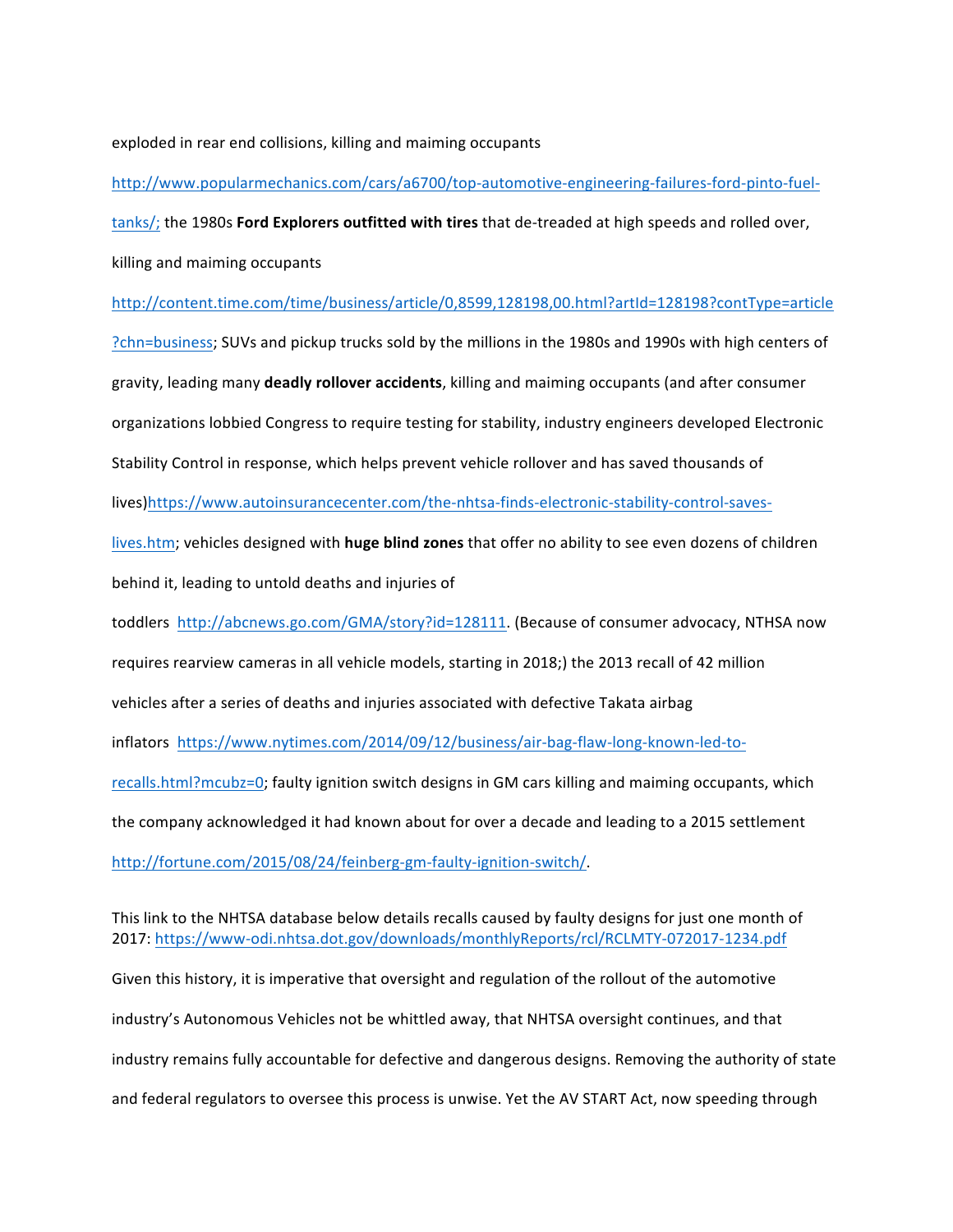Congress, fails to address many of the critical issues that the deployment of AVs raises. For example, the bill doesn't include oversight of Level 2 AVs, like the Tesla Model S involved in the fatal collision recently the subject of an NTSB investigation. Worse still, the Senate bill and the House-passed bill, the Safely Ensuring Lives Future Deployment and Research in Vehicle Evolution Act (SELF DRIVE Act, H.R. 3388), allow for possibly millions of AVs in the near future to be on the road that are exempted from federal motor vehicle safety standards. Additionally, neither bill requires any type of database to collect AV information so that any problems could be quickly identified and remedied.

To ensure safe deployment of AVs, we ask that Congress address the following issues:

- NHTSA must be allowed to oversee the deployment autonomous systems to ensure that they operate as intended and that all foreseeable problems be engineered out of the vehicle before it is deployed.
- Exemptions must be strictly limited in scope and any increases must be controlled based on realworld safety performance.
- NHTSA must be given imminent hazard authority to protect against potentially catastrophic AV defects and the ability to institute recalls quickly.
- NHTSA must be required to establish and maintain a current public database containing essential data for all AVs. Further, all communications and responses about AVs between NHTSA and manufacturers must be made available for public review.
- States must not be precluded from fulfilling their role to protect their citizens, especially in the absence of federal regulatory action.
- NHTSA must be given adequate and sufficient resources to properly regulate AV technology and should establish an office dedicated to ensuring oversight and accountability.
- NHTSA needs to be able to hire experts in automotive software technology who are independent from the industry to oversee the safe deployment of AVs